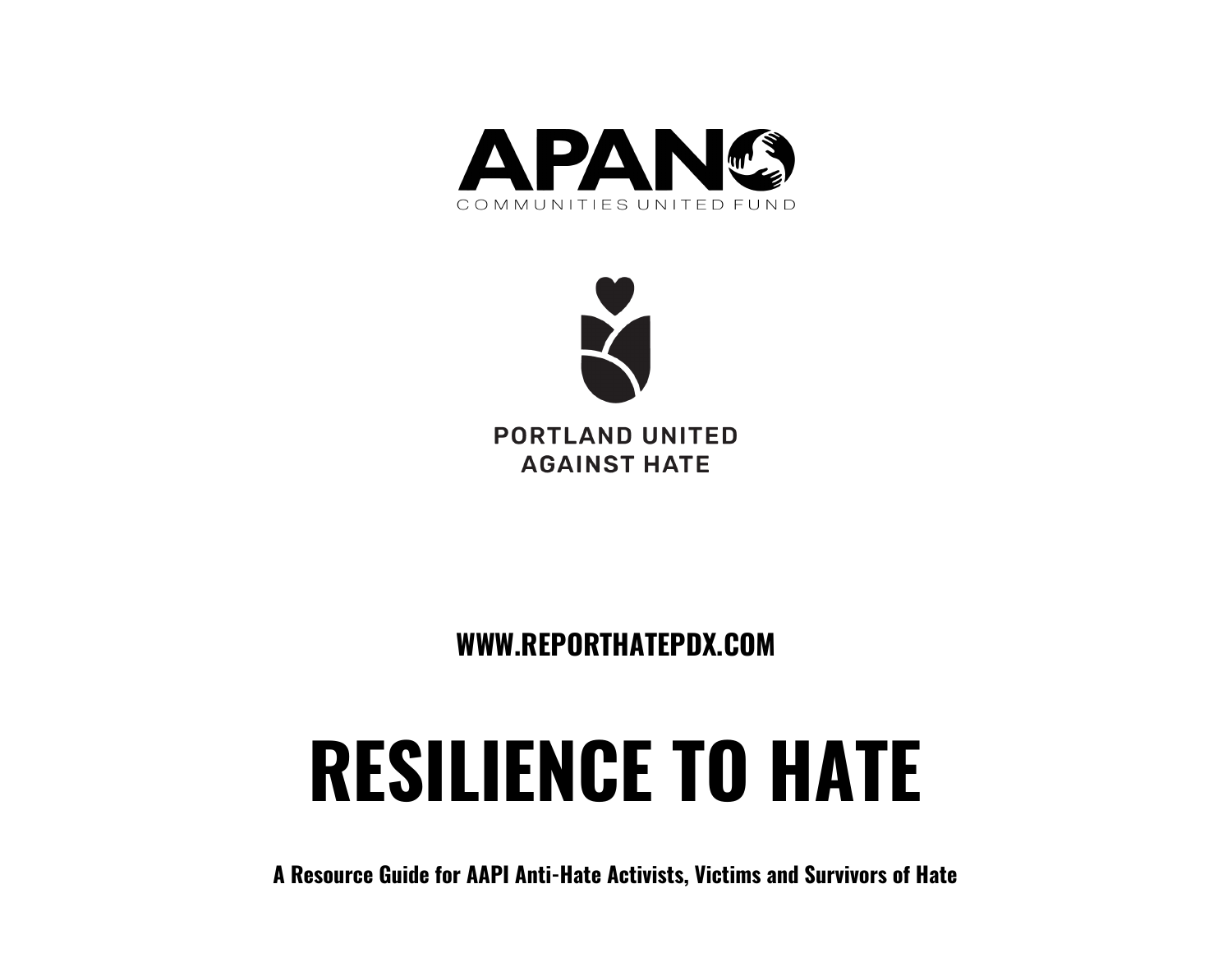### Asian Pacific American Network of Oregon

### **APANO UNITES ASIANS AND PACIFIC ISLANDERS TO ACHIEVE SOCIAL JUSTICE.**

Our vision is one of a just and equitable world where our communities are fully engaged in the social, economic, and political issues that affect us. Through organizing, civic engagement, community development, political advocacy, and cultural shift, we work towards this vision.

# RESPONDING TO HATE DURING COVID-19

Reports of harassment and assaults, as well as rhetoric against Asian Americans have increased during the new coronavirus outbreak. There has been a rise in anti-Asian rhetoric, including the use of terms such as "Chinese virus," which has created a stigma around Asian communities.

As we face an unprecedented and uncertain time for the U.S. and the world, we must emphasize the fact that this pandemic does not give anyone an excuse to be racist, xenophobic, or biased. The incessant, irresponsible and atrocious naming of COVID-19 as the 'Chinese virus' or 'Wuhan virus' is endangering the lives of Asian Americans. No one should live in fear for their life because of who they are, what they look like or where they come from. We encourage all victims and survivors of discriminatory actions stemming from this pandemic to report their incidents to **[www.ReportHatePDX.com](http://www.reporthatepdx.com/)** and reach out to support systems and/or community based organizations that you trust.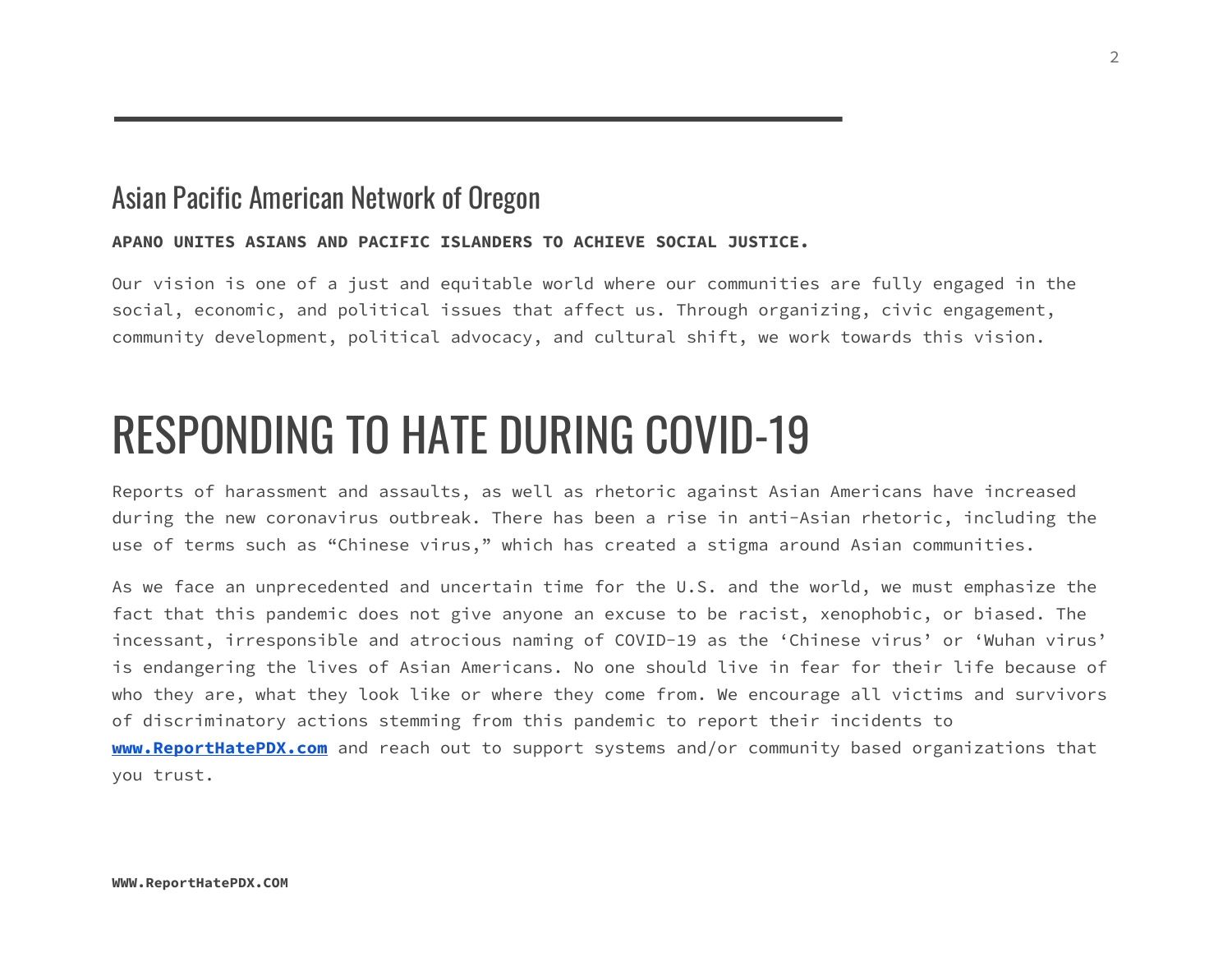# APANO x Portland United Against Hate

Since February 2017, APANO has been a part of the Portland United Against Hate (PUAH) coalition, and continues to do outreach, act as one of the points of contacts, as well as collect and report incidents to ReportHatePDX.com.

PUAH is a community initiated partnership of community organizations, neighborhood associations, concerned communities and the City of Portland. Together, we are building a rapid response system that combines reporting and tracking of hateful acts and providing support and protection our communities need in this uncertain era. We seek to combine our resources, assets and relationships to create an inclusive city that protects, embraces, and celebrates its diverse communities.

As a state with a history of organized White nationalist groups, and a nation with growing populations of immigrants, refugees, LGBTQ people, and communities of color who increasingly face threats of violence, we call on all Oregonians to center healing and develop long-term strategies that will redirect our state towards a world where all people live without fear of discrimination, exclusion, and harm.

This resource guide is another step to organize pathways to healing from hate and trauma. This guide is specifically tailored to those that identify as Asian, Asian American, and Pacific Islander.

"

Caring for myself is not self-indulgence, it is self-preservation, and that is an act of political warfare.

-Audre Lorde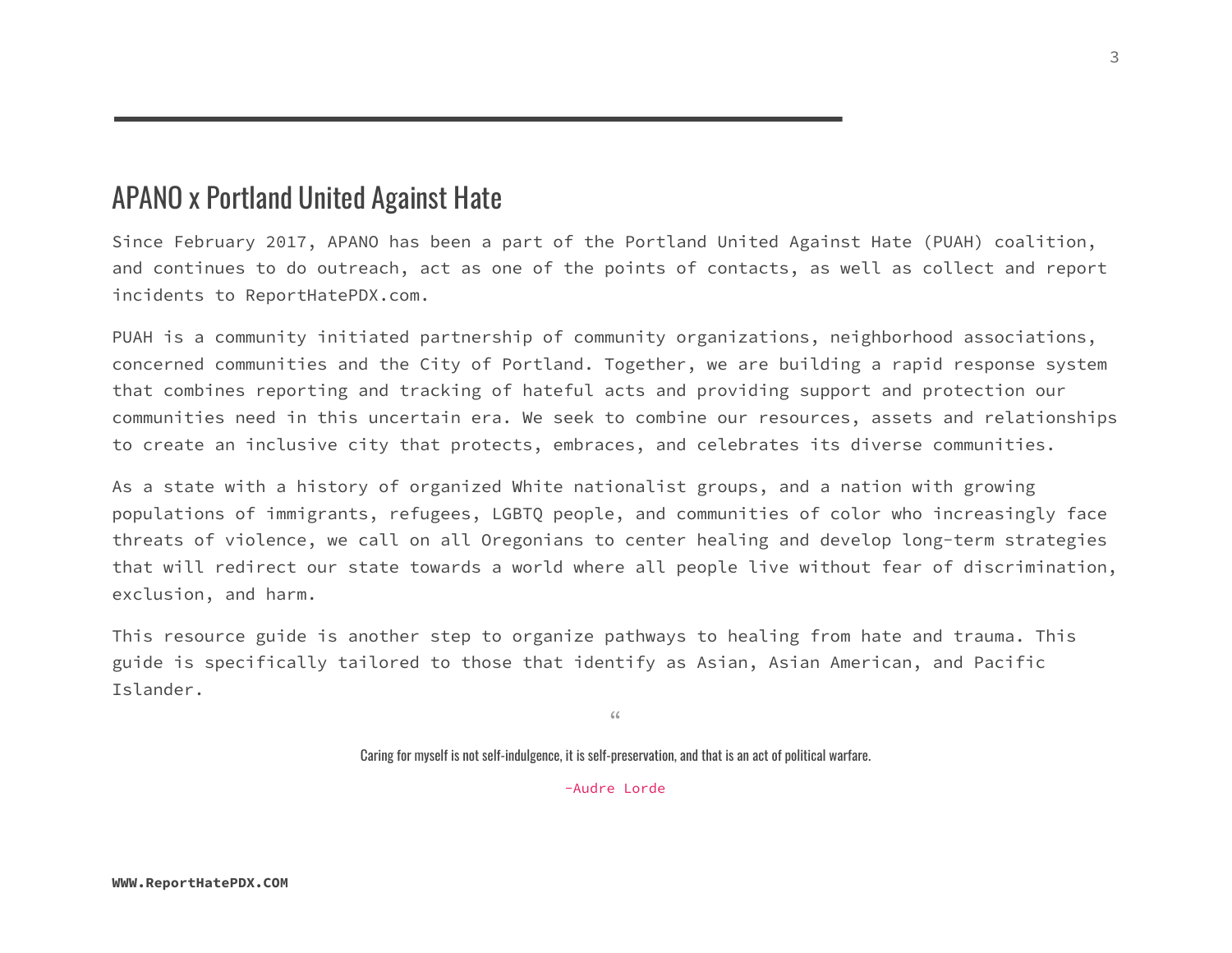# What's Inside

- What is a hate/bias incident?
- www.ReportHatePDX.com
- Mental Health + Other Crisis Lines
- Clinics and Services
- Hate + Trauma Interventions
- Pyramid of Hate Stopping it where it starts
- Definitions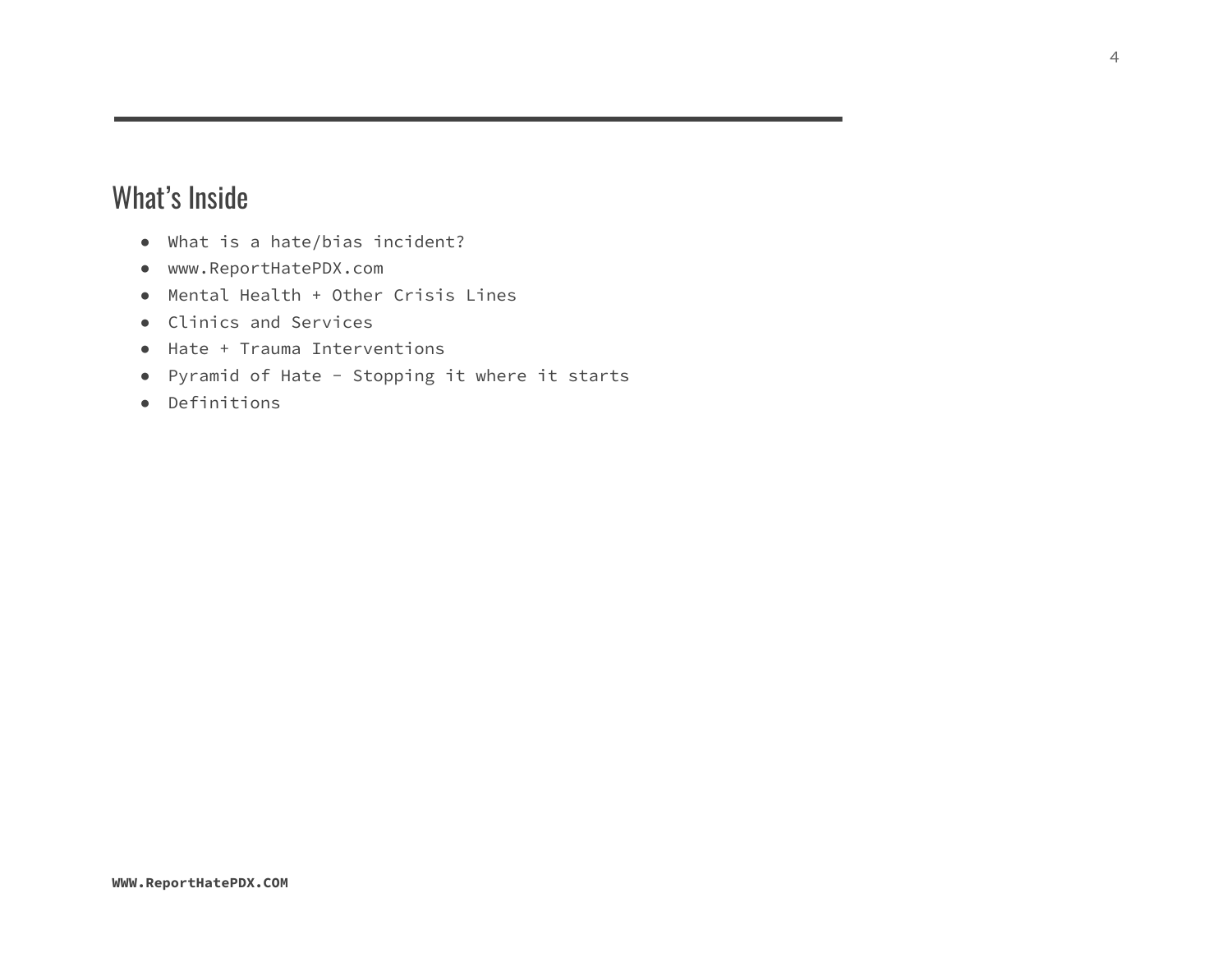# WHAT IS A HATE/BIAS INCIDENT?

Concerned communities define and experience hate as any incident that targets individual/group based on their age, color, religion, disability (physical or mental), race, ethnicity, national origin, sex, gender, gender identity, sexual orientation and so on. That can be intolerance, discrimination, hostility, harassment, hate, mistreatment, prejudice, bigotry, injustice, favoritism, homophobia, xenophobia, racism, ageism, privilege, marginalization, retaliation, bullying, incivility, stereotyping, microaggressions. The perpetrator of the incident can be an individual, organization, government agency, etc.

### EXAMPLES OF INCIDENTS INCLUDE:

- A person is verbally harassed for being presumed to be from another country.
- A poster is displayed that singles out a racial or ethnic group to intimidate.
- A person shouts an offensive name at you while you're walking down the street.
- A teacher intentionally ridicules another person for the pronouns that person uses.
- A wall is de-faced with anti-Semitic messaging.

*Please note that this list is not all encompassing. If you believe you have experienced or witnessed a hate/bias incident you can report it here.*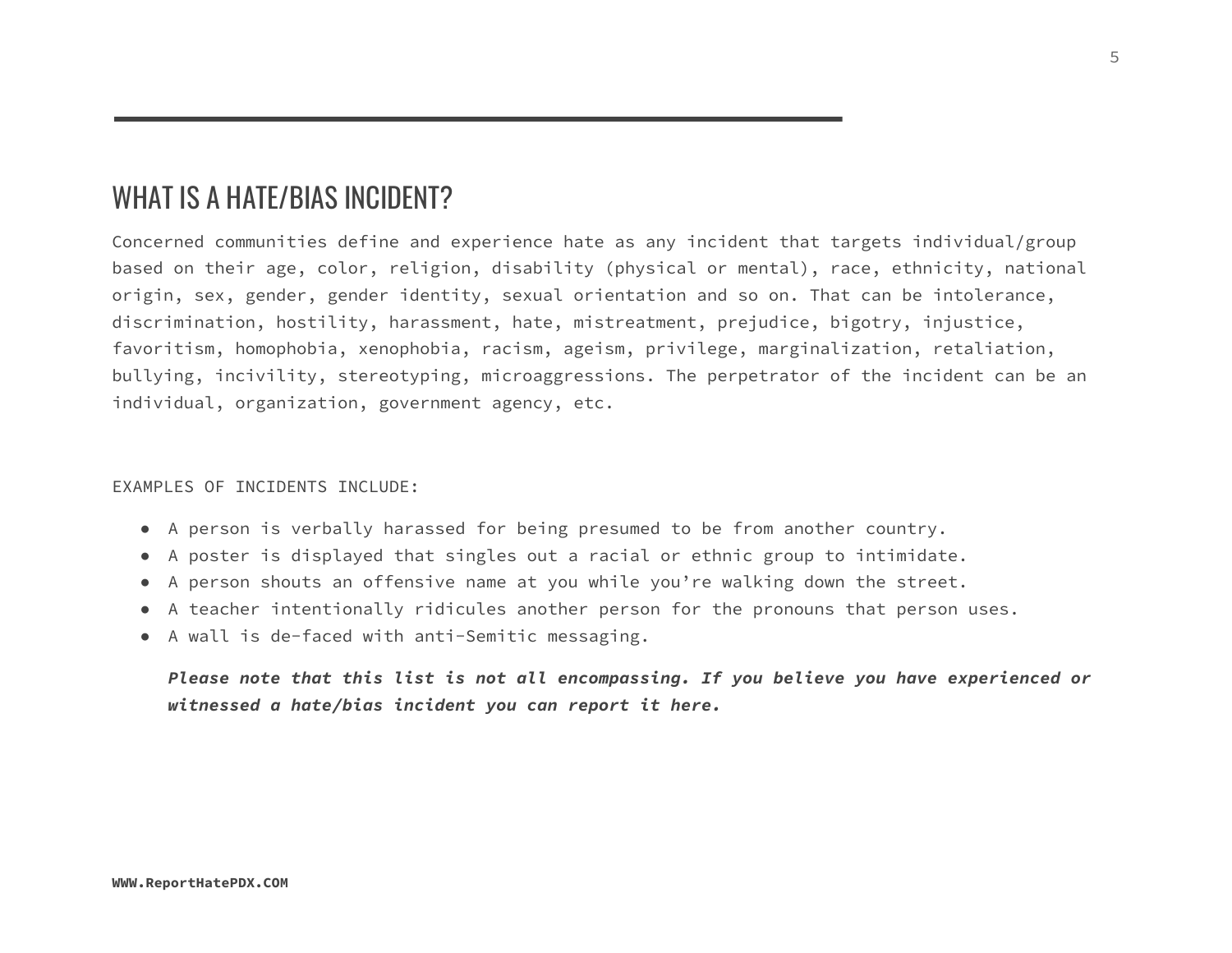### WITNESS OR EXPERIENCE A HATE INCIDENT? report it online at [www.ReportHatePDX.com](http://www.reporthatepdx.com/) TELL US ONLY WHAT YOU WANT TO, IT'S ALL CONFIDENTIAL

This is a reporting service. Reports submitted here may not receive an immediate response, and will not result in an investigation. For emergency assistance, dial 911. If you believe a crime has occurred and want it investigated, *contact your local law enforcement agency.*

### **WHY WE TRACK IT**

The very communities most likely to be targets of hate violence are also the least likely to report their experiences to law enforcement. Undercounting of hate crimes can therefore create the impression that all is well. Communities experience hate motivated violence in a variety of ways and there's a need for a documentation process that enables those most impacted to be able to track hate incidents in a trusted manner.

### **REPORTING HATE/BIAS INCIDENTS ALLOWS US AS A COMMUNITY TO:**

- Raise awareness to the general public about what is going on with hate in Portland.
- Raise awareness among communities affected by hate to report and get support.
- Advocate for legislation around hate violence.
- Advocate for policies that dismantle racism and white supremacy that targets the roots of hate, gang prevention, mental health, and policing alternatives.
- Advocate with systems and institutions that can use this policy to change their practices such as schools, mental health services, law enforcement.
- Advocate for additional policies or actions that indirectly affect hate actions in our communities.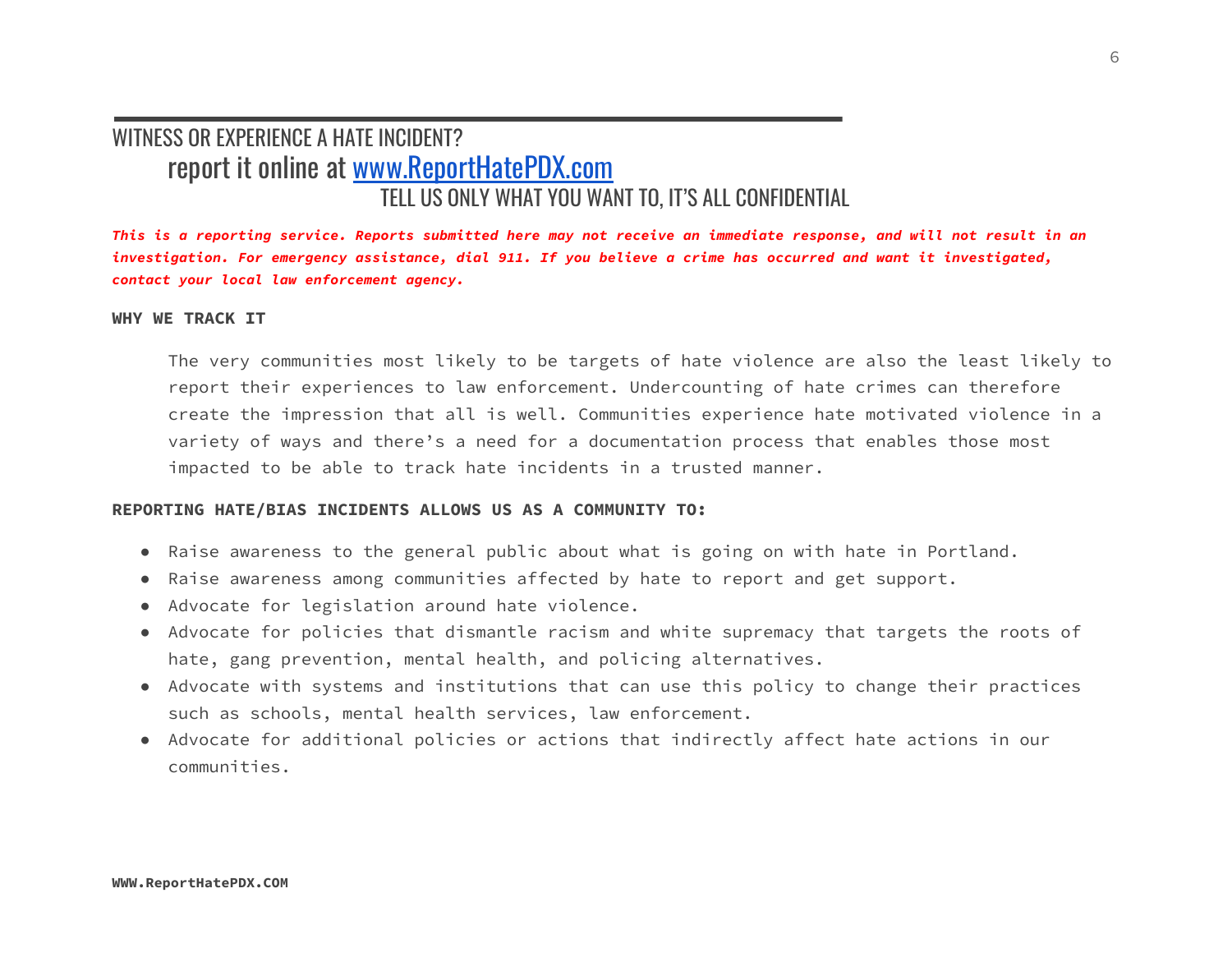# Oregon Department of Justice Non-Emergency Hotline

# **1-844-924-BIAS**

# **(1-844-924-2427)**

Trauma-informed operators are standing by, 9 a.m. - 5 p.m. Pacific Time, Monday - Friday

Hearing Impaired? Dial 711 for Oregon Relay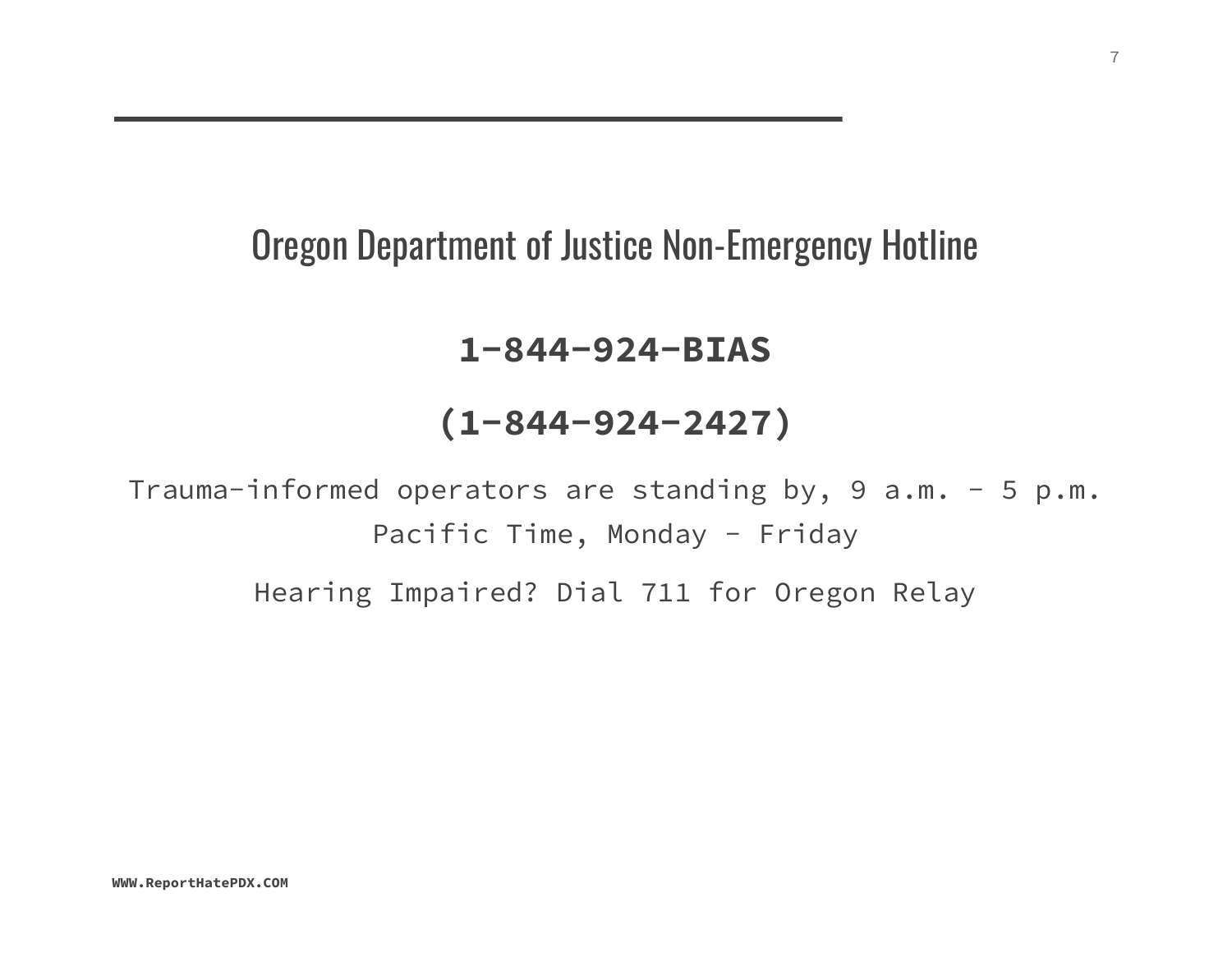# Mental Health Crisis Lines

- **YouthLine:** Call 1-877-968-8491 / Text teen2teen to 839863
- **● Trans Lifeline:** 1-877-565-8860
- **● The Trevor Project:** 1-866-488-7386
- **● Friends For Survival, Inc.:** 1-916-392-0664
- **Multnomah County Mental Health Call Center**: 503-988-4888
- **Washington County Crisis Line:** 503-291-9111
- **Clackamas County Crisis and Support Line:** 503-655-8585

# Other Crisis Lines

- **National Domestic Violence Hotline**: 800-799-7233
- **National Sexual Assault Hotline:** 800-656-4673
- **Self-Injury Hotline:** 800-366-8288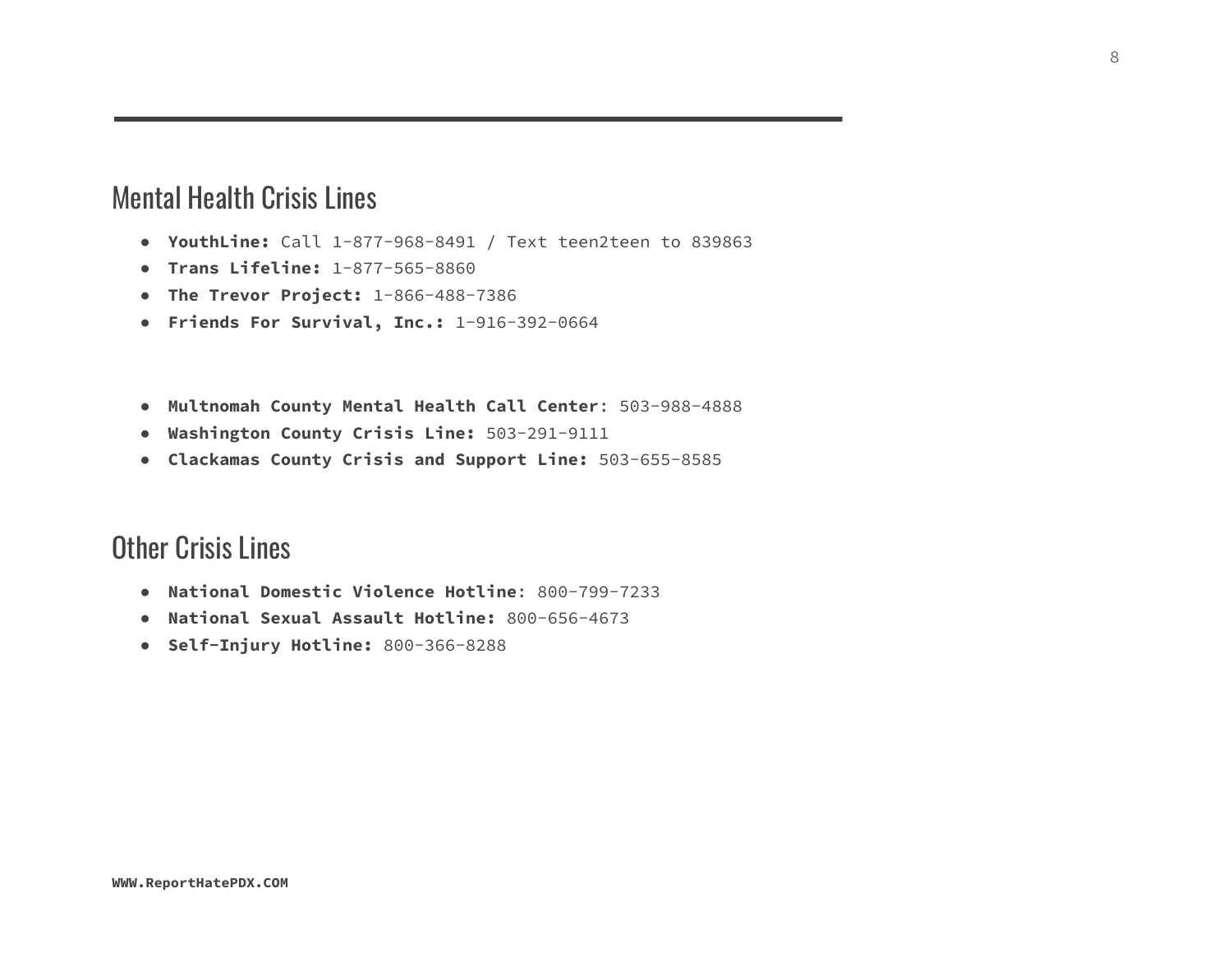# Clinics and Services

- **Asian Health and Service Center:** AHSC provides a safe and culturally sensitive place for Asians who seek trauma informed care. It has culturally competent and linguistically appropriate services that are offered in Cantonese, English, Korean, Mandarin or Taiwanese. Staff members of their programs are multilingual and multicultural professionals who have extensive experience in the healthcare fields. [www.ahscpdx.org](http://www.ahscpdx.org/) | 503-872-8822
- **IRCO Asian Family Center:** Established in 1994, IRCO Asian Family Center (AFC) was the very first culturally and linguistically specific one stop community center focused on the diverse needs of Asians and Pacific Islanders. Guided by an advisory board and multilingual multicultural staff, AFC ensures that its services reflect our local Asian and Pacific Islander (API) cultures. AFC's mission is to provide and promote culturally relevant services to API families and to contribute rich cultural values and unique experiences that enhance the overall quality of community life.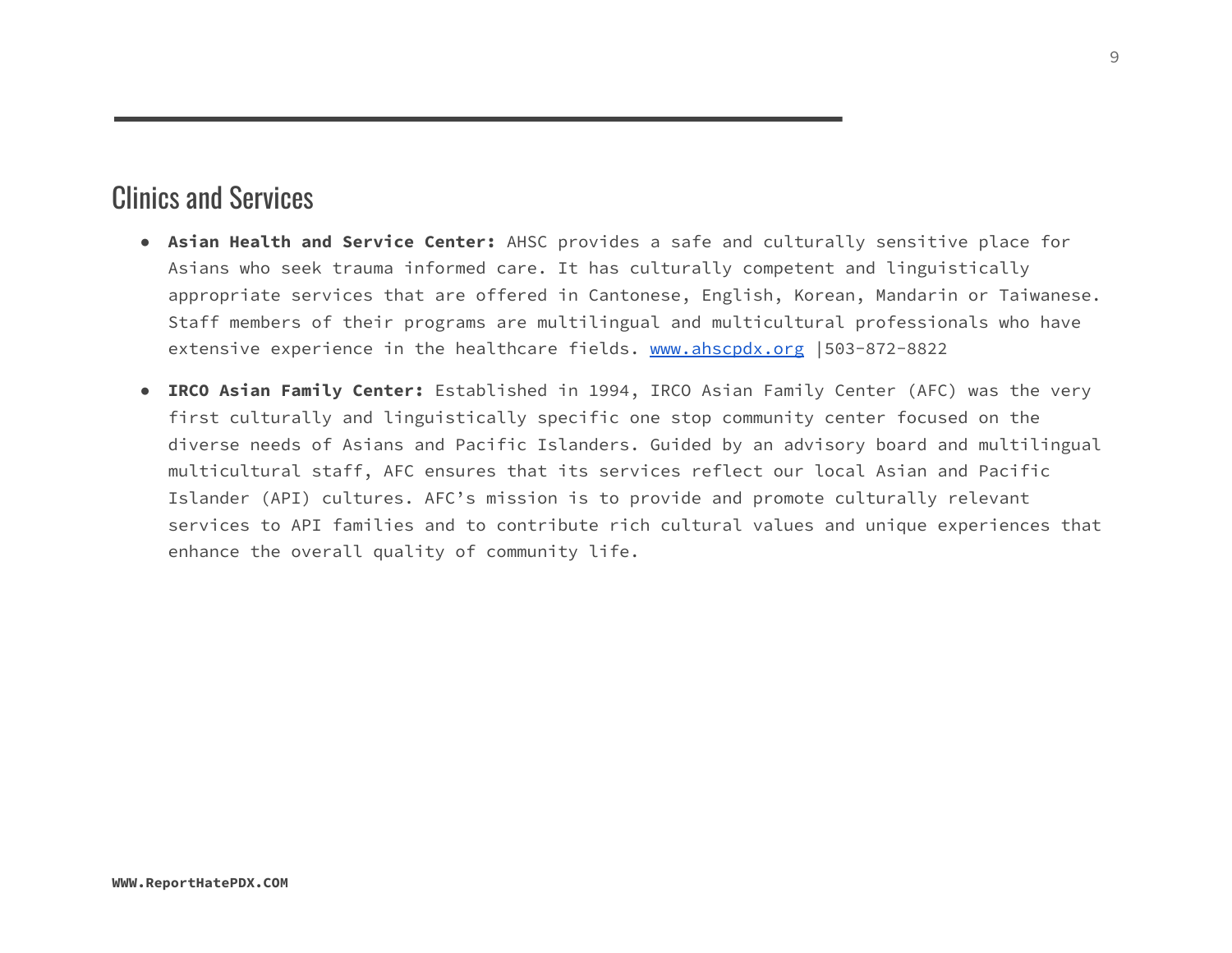# Hate x Trauma Interventions for AAPI Communities

- **Neil Panchmatia, MS, LPC-I, NCC:** multilingual therapist that prioritizes healing and well-being through a brave/safe acknowledgement of social and personal barriers and an augmentation of individual strengths and abilities. <https://sanctumcounseling.com/about-neil>
- **Sikh Healing Collective:** a community based-mental health response developed following the 2012 shooting in a Sikh gurdwara in Oak Creek, Wisconsin.

Additional information available at: <http://tinyurl.com/lwa8vj9>

- **Southeast Asian Teen Village:** a program designed primarily for teenage girls in the Hmong community, and counseling is administered in a group modality that addresses spiritual, immigration, and trauma-related factors.
- **Su Yim, MSW, LCSW:** therapy for adults in Portland. Experienced licensed clinical social worker, LGBTQ affirming, and trained in trauma-informed treatment. <http://www.suyim.com/about-su>
- **● Theralane, LLC:** therapists to help Asian Americans heal and thrive, to move beyond the survival / achievement dichotomy, to have choices, to feel free, embodied and empowered. <https://theralane.com/>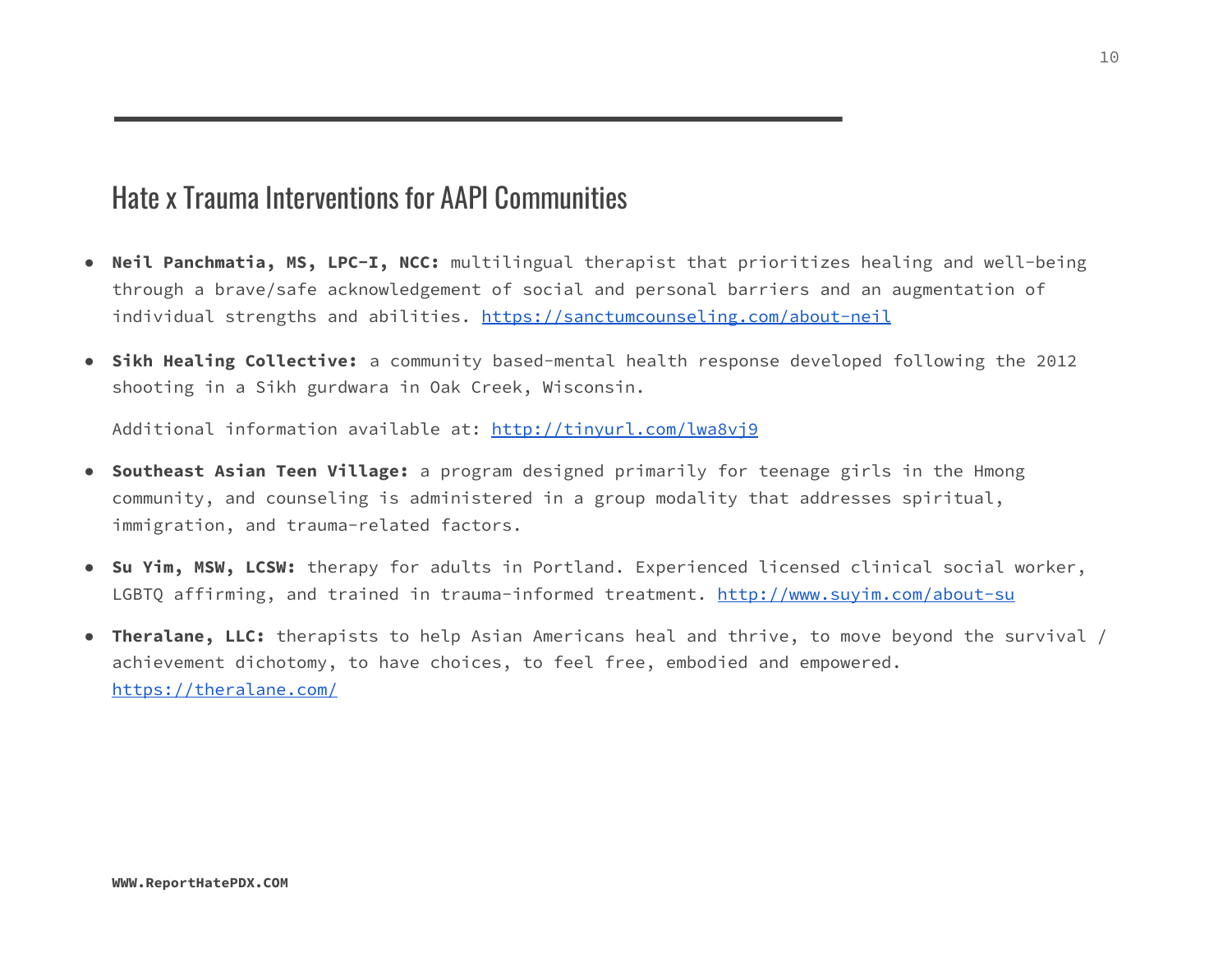The Pyramid shows biased behaviors, growing in complexity from the bottom to the top. Although the behaviors at each level negatively impact individuals and groups, as one moves up the pyramid, the behaviors have more life-threatening consequences. Like a pyramid, the upper levels are supported by the lower levels. If people or institutions treat behaviors on the lower levels as being acceptable or "normal," it results in the behaviors at the next level becoming more accepted. In response to the questions of the world community about where the hate of genocide comes from, the Pyramid of Hate demonstrates that the hate of genocide is built upon the acceptance of behaviors described in the lower levels of the pyramid.

### Genocide

The act or intent to deliberately and tematically annihilate an entire people

#### **Bias Motivated Violence**

Murder, Rape, Assault, Arson, Terrorism, Vandalism, **Desecration, Threats** 

#### **Discrimination**

Economic discrimination, Political discrimination, Housing discrimination & segregation.<br>Criminal justice disparities

#### **Acts of Bias**

Bullying, Ridicule, Name-calling, Slurs/Epithets,<br>Social Avoidance, De-humanization, Biased/Belittling jokes

### **Biased Attitudes**

Stereotyping, Insensitive Remarks, Fear of Differences, Non-inclusive Language, Microaggressions, Justifying biases by seeking out like-minded people, Accepting negative or misinformation/screening out positive information

@ 2018 Anti-Defamation League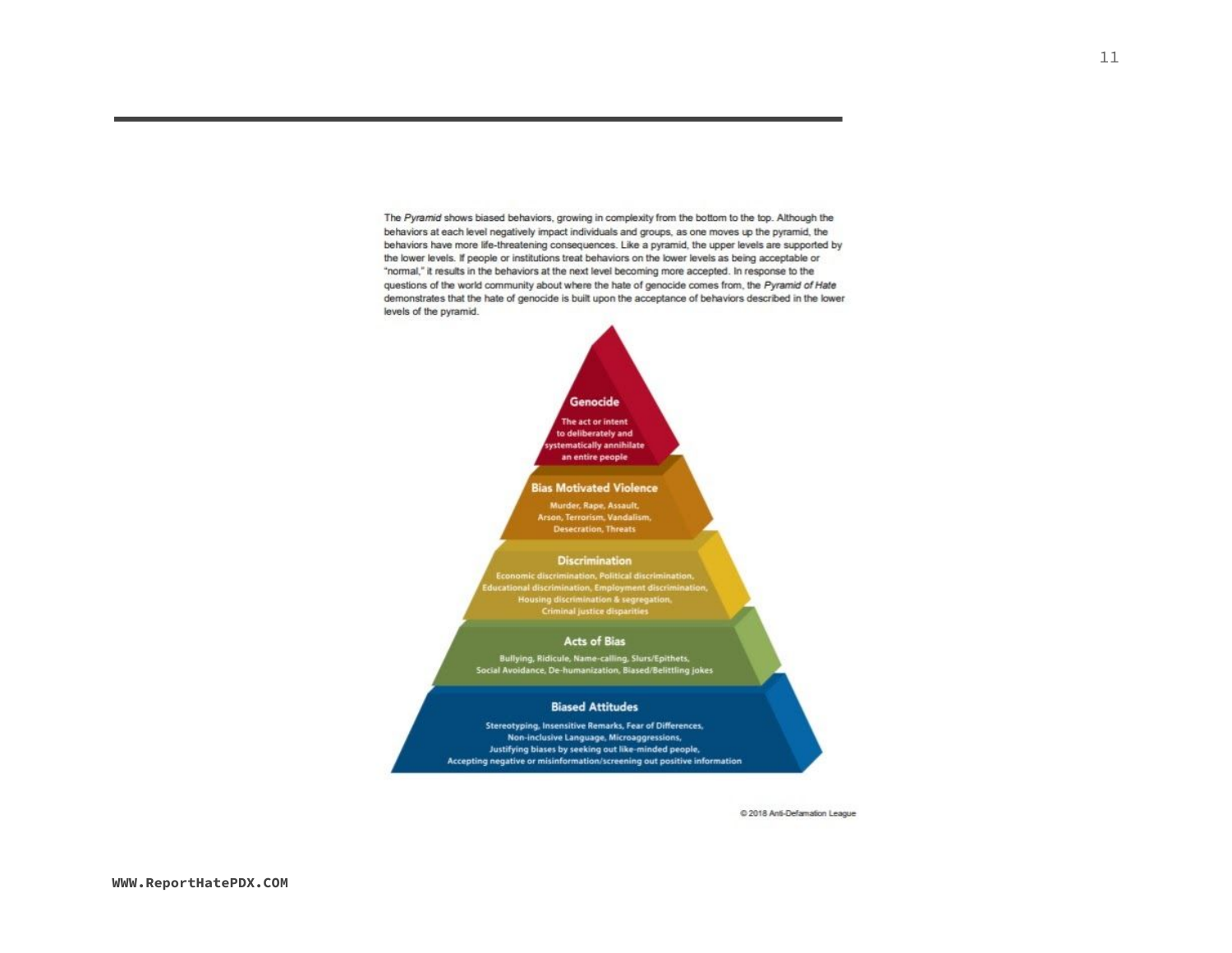### **Definitions**

- **Aggressor:** Someone who says or does something harmful or malicious to another person intentionally and unprovoked.
- **Anti-Immigrant Bias:** The marginalization and/or oppression of people who are of immigrant origin, transnational or outside the dominant national identity or culture.
- **● Anti-Muslim Bias:** The marginalization and/or oppression of people who are Muslim based on the belief in stereotypes and myths about Muslim people, Islam and countries with predominantly Muslim populations.
- **Anti-Semitism:** The marginalization and/or oppression of people who are Jewish based on the belief in stereotypes and myths about Jewish people, Judaism and Israel.
- **Anti-Trans Bias:** The marginalization and/or oppression of people who are transgender and/or non-binary (identifying as neither a man nor a woman) based on the belief that cisgender (gender identity that corresponds with the sex one was assigned at birth) is the norm.
- **Bias:** An inclination or preference either for or against an individual or group that interferes with impartial judgement.
- **● Bigotry:** An unreasonable or irrational attachment to negative stereotypes and prejudices.
- **● Bullying:** Repeated actions or threats of action directed toward a person by one or more people who have (or are perceived to have) more power or status than their target in order to cause fear, distress or harm. Bullying can be physical, verbal, psychological or any combination of these three. Bullying behaviors can include name-calling, obscene gesturing, malicious teasing, rumors, slander, social exclusion, damaging a person's belongings, threats and physical violence.
- **● Bystander:** Someone who sees bias or bullying happening and does not say or do anything.
- **Classism:** The marginalization and/or oppression of people who are from low-income or working-class households based on a social hierarchy in which people are ranked according to socioeconomic status.
- **Cultural Appropriation:** When people use specific elements of a culture (e.g., ideas, symbols, images, clothing) that misrepresents and/or disrespects the culture of that marginalized group of people. It usually happens when one group exploits the culture of another group, often with little understanding of the group's history, experience and traditions.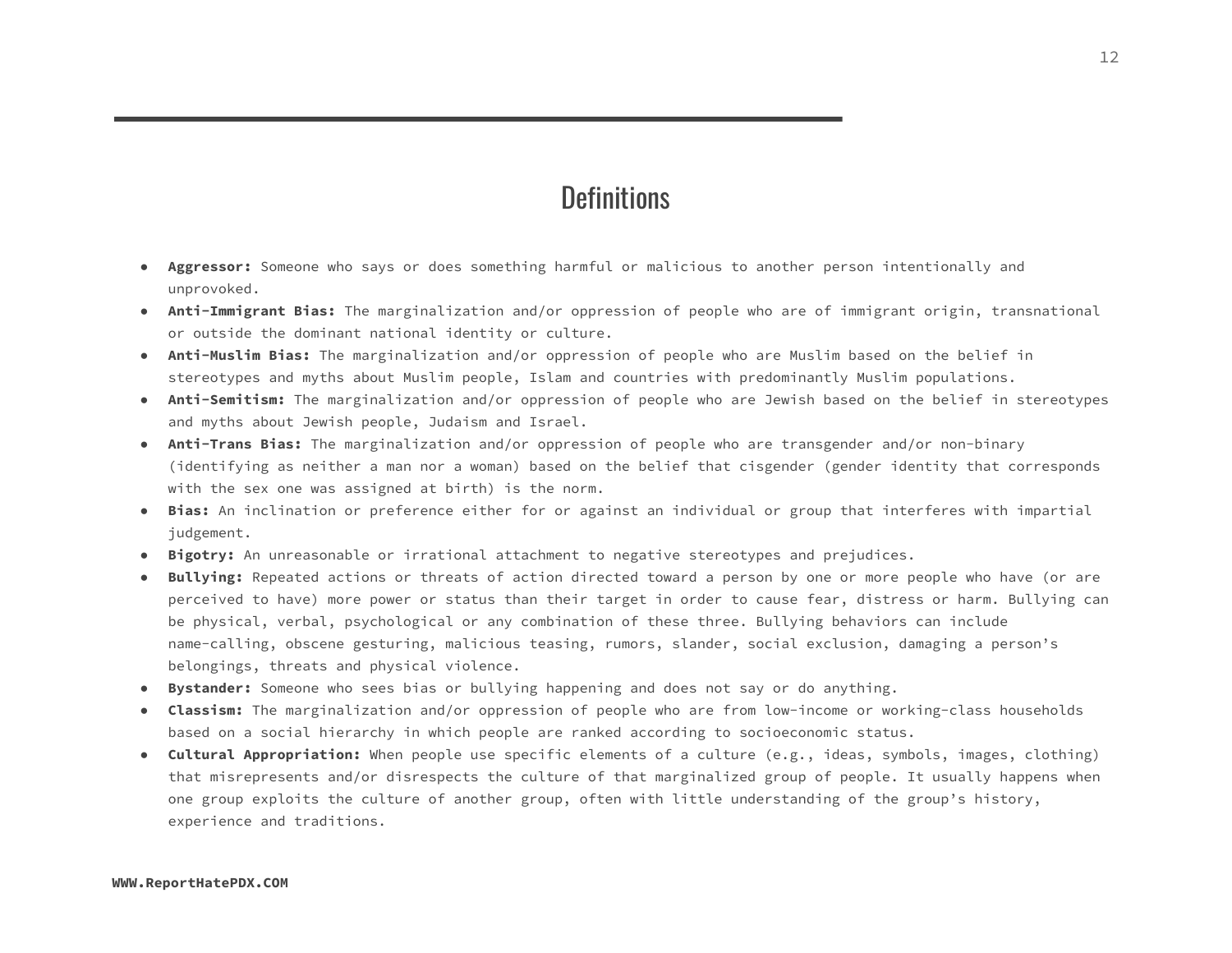- **Cyberbullying:** The intentional and repeated mistreatment of others through the use of technology, such as computers, cell phones and other electronic devices. Cyberbullying includes, but is not limited to, sending mean, hurtful or threatening messages or images about another person; posting sensitive, private information about another person for the purpose of hurting or embarrassing the person; and pretending to be someone else in order to make the person look bad and/or to intentionally exclude someone from an online group.
- **● Discrimination:** The denial of justice, resources and fair treatment of individuals and groups (often based on social identity), through employment, education, housing, banking, political rights, etc.
- **● Explicit Bias:** The conscious attitudes, stereotypes and overt intentional action (positive or negative) toward members of a group merely because of their membership in that group.
- **Genocide:** The act of or intent to deliberately and systematically annihilate an entire religious, racial, national or cultural group.
- **Hate:** An extreme dislike for something, someone or a group. Hate that is based on an aspect of someone's identity (e.g., race, religion, sex, gender expression or identity, ability, sexual orientation, etc.) can result in interpersonal bias, discrimination, hate incidents, hate crimes and/or involvement in an organized hate group.
- **Hate Crime:** A criminal act against property, a person or group where the victim is intentionally targeted because of their actual or perceived race, religion, sexual orientation, national origin, disability, gender/gender identity or ethnicity.
- **Heterosexim:** The marginalization and/or oppression of people who are lesbian, gay, bisexual, queer and/asexual, based on the belief that heterosexuality is the norm.
- **Implicit Bias:** The unconscious attitudes and stereotypes and unintentional actions (positive or negative) toward members of a group merely because of their membership in that group.
- **Inequality:** An unjust situation or condition when some people have more rights or better opportunities than other people.
- **Inequity:** refers to a lack of fairness or justice; unfair and avoidable differences in treatment or experience.
- **● Injustice:** A situation in which the rights of a person or a group of people are ignored, disrespected or discriminated against.
- **Islamophobia:** Prejudice and/or discrimination against people who are or who are perceived to be Muslim, and a fear or dislike of Islamic culture.